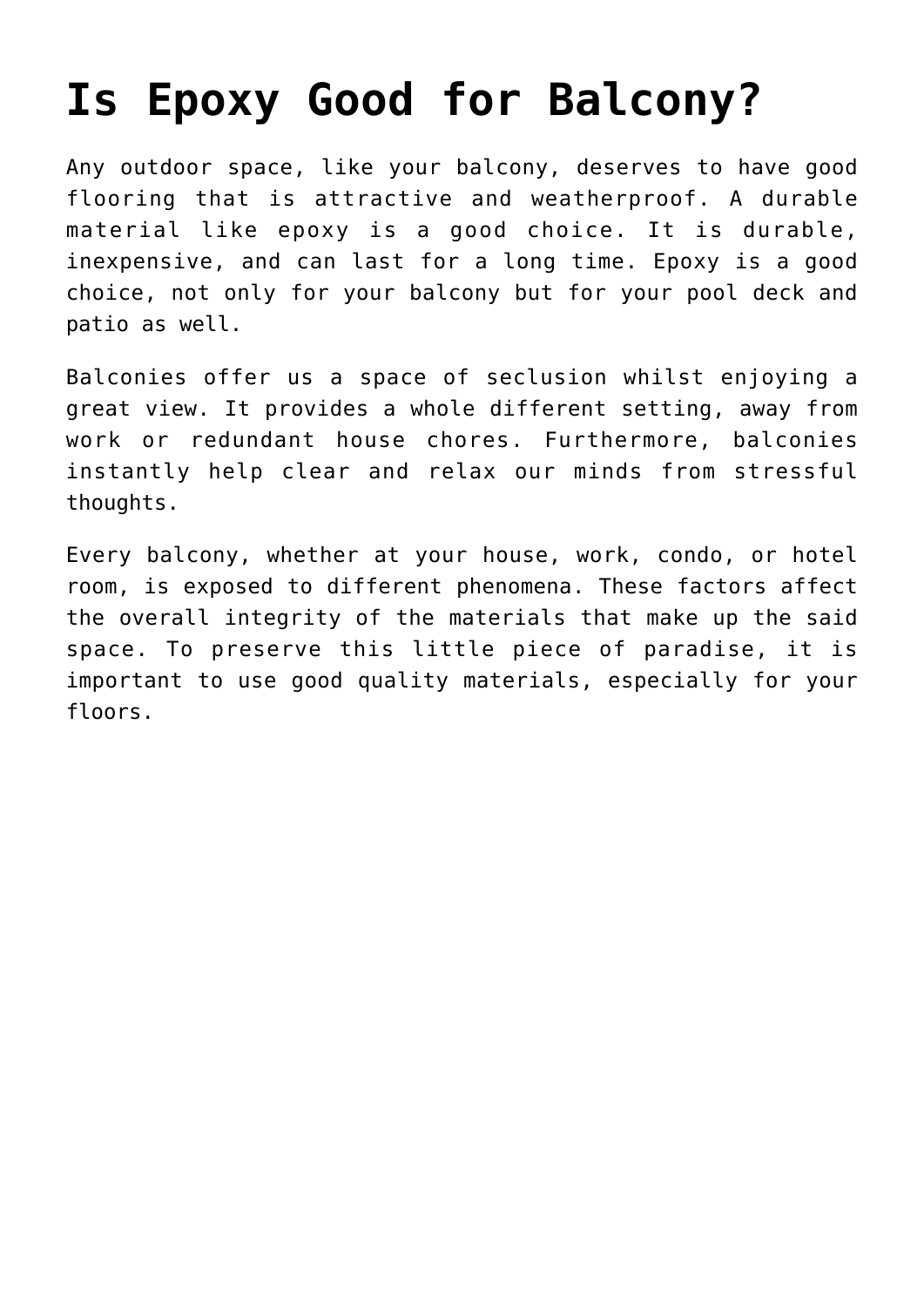

Ever wonder if epoxy is good on your balcony?

[Epoxy Flooring Brisbane](https://epoxybrisbane.com.au/) specialises in the design and installation of hard-wearing epoxy flooring solutions. That is suitable for all outdoor spaces such as your balcony. [Learn](https://www.moneyformybeer.com/benefits-of-having-epoxy-floors/) [more about the benefits of having epoxy floors](https://www.moneyformybeer.com/benefits-of-having-epoxy-floors/) here.

# **Flooring Solution that is a Perfect Match for that Beautiful Balcony View**

Being the most durable flooring option available in the market, having epoxy floors offers you more. But of course, always take note that you could only achieve the full potential of epoxy floors if it's [professionally installed.](https://www.moneyformybeer.com/epoxy-floor-installer-vs-doing-it-yourself/) Contact your [trusted floor specialist](https://epoxybrisbane.com.au/contact-us/) to know more about the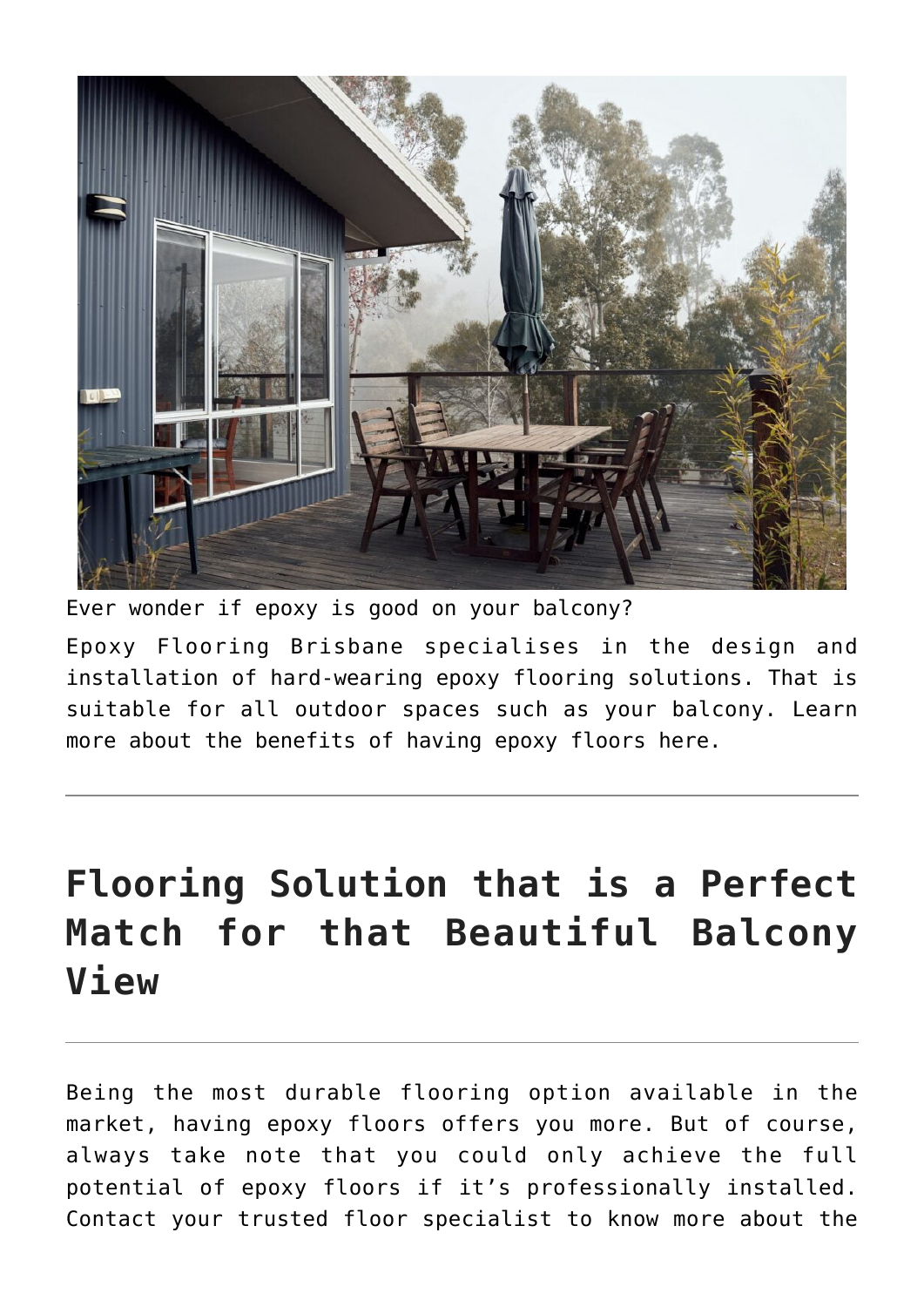available flooring options suitable for your needs.

In choosing the right material for your balcony flooring, there are things that you should keep in mind. These include:

- Slip resistance
- Stability
- Aesthetics
- Cost

Fortunately, epoxy covers for all of these! Isn't it amazing? Here's how:

### **Epoxy is skid and slip-resistant**

Yes, you read that right! Contrary to popular belief, epoxy is not slippery. It actually promotes safety in the applied area. Specific compounds and aggregates are used to create and provide textures that minimize slippage.

## **Epoxy is extremely durable**

This may have been said too many times but it's so true. Its durability guarantees to protect your floor from all sorts of impact. Though of course, don't purposely try to poke it with a pretty sharp or heavy projectile. It can handle light to heavy floor traffic, too. Nevertheless, this sturdy and longlasting material truly gives value to your money. Remember, it's better to have strong flooring initially than buy a cheap one. Epoxy is a good solution to the durability problem.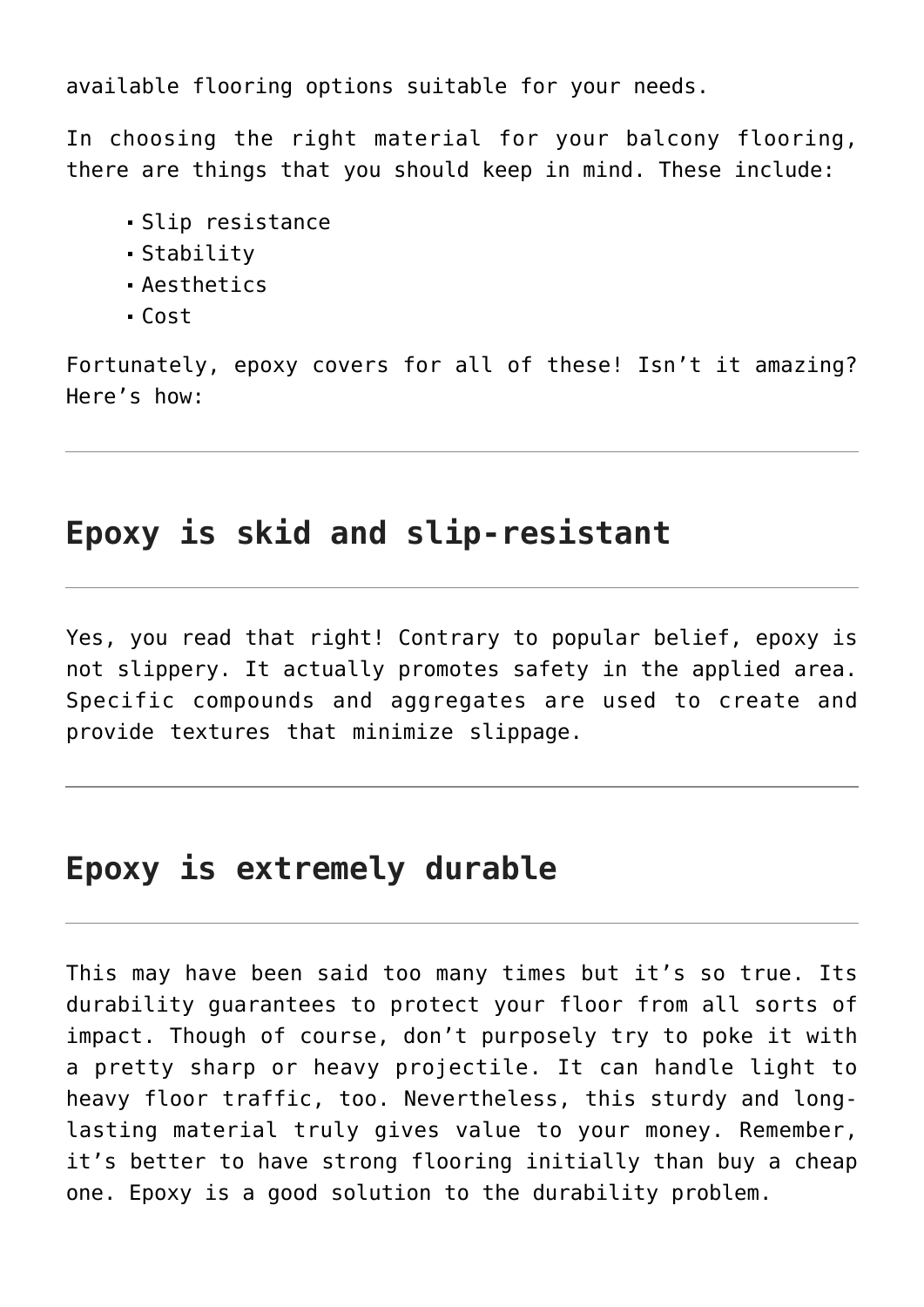### **Epoxy makes your floor attractive**

We know that when it comes to your floors, appearance is important. That's what makes epoxy the best choice for your balcony floor. Not only that it is seamless, but also because there are several design and colour options to choose from. If you want to have a rustic look for your balcony. But don't want to take the risk on real wooded floors, epoxy got you covered! Whatever you have in mind, we can make it happen. Epoxy is highly customizable, it even has a [glow-in-the-dark](https://epoxybrisbane.com.au/glow-in-dark-epoxy-floor/) option suitable for late-night balcony visits. That surely is an amazing sight.

#### **Epoxy is affordable**

Invest in something that [lasts long](https://epoxybrisbane.com.au/how-long-do-epoxy-flooring-last/)! Epoxy allows you to spend a little and still meet your expectations. You don't need to spend a lot to have that luxury balcony look. Additionally, having it professionally installed saves you money in the long run. You'll get more value for your money. Find out more about how much it will cost [here.](https://epoxybrisbane.com.au/contact-us/)

Having epoxy installed on your balcony floor instantly makes it waterproof! It Is an ideal solution to your water problems. Epoxy waterproofing is your protection against all instances of water penetration. In addition, it is perfect not just for your balcony, but also for your deck and roof as well. We can also give you some discounts, depending upon the location and some factors. Make sure to reach out to us via, chat, message